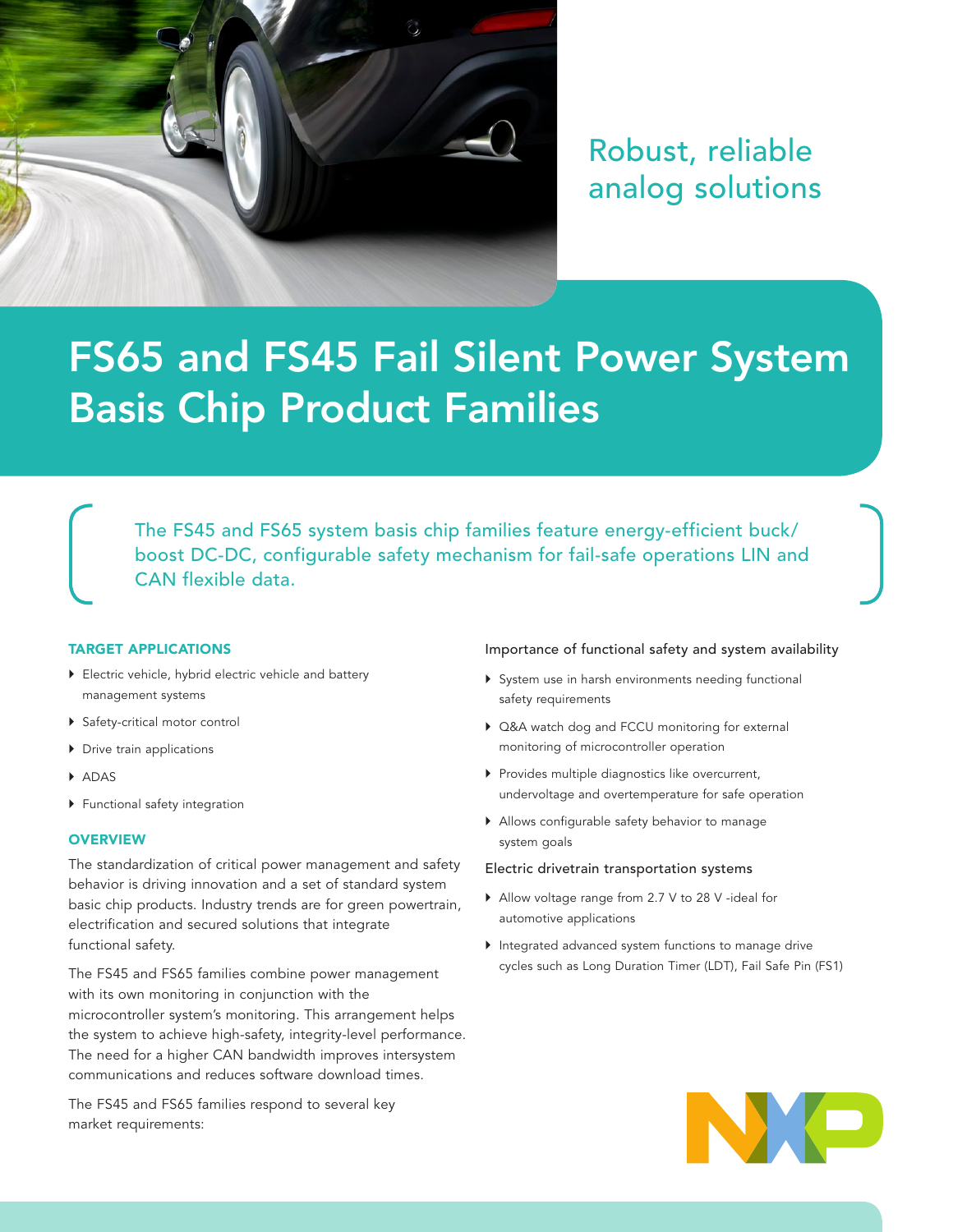### Applications that require thermal efficiency and low PCB size

- ▶ Efficient and robust DC-DC solutions that supply the microcontroller from 1.2 V to 5 V, up to 2.2 A
- ▶ Solution uses LQFP48eP, a 7 x 7 mm package

## Innovative and cost-effective system solutions

▶ Compared to a similar solution in discrete, the safety assessment required and the external component needs, the FS45 and FS65 families offer a significant price and size advantage

#### FEATURES AND BENEFITS

- } Availability: voltage operation from 2.7 V up to 28 V
- } Buck pre-regulator with optional boost to fit with LV124
- } Ultra-low-power modes (30 µA), -50% versus competition
- } Independent fail-safe state machine supporting highest functional safety standards
- } Robust physical layers with superior EMI/ESD performance
- ▶ Efficient dual DC-DC supply, from 0.5 A up to 2.2 A
- } Fail silent configurable safety architecture allowing independent monitoring of critical parameters and system availability
- } System integration: analog multiplexer, battery sensing, long duration timer and live memory supply to reduce BOM
- } Scalable family approach through a large range of part numbers supporting different system configurations (including CAN FD and CAN-less options), pin-to-pin compatible

#### SafeAssure PROGRAM

#### Functional safety. Simplified.

The NXP SafeAssure functional safety program is designed to help you simplify the process of achieving system compliance with functional safety standards in the automotive and industrial markets.

#### NXP SBC SOLUTIONS

|                                              | <b>FS45</b>                                                 | <b>FS65</b>                                                          |
|----------------------------------------------|-------------------------------------------------------------|----------------------------------------------------------------------|
| $6.5$ V $_{PRE-REGULATOR}$                   | 2.0 A / 6.5 V $V_{PRE}$ capable<br>2.7 V to 28 V buck/boost | 2.0 A/6.5 V $V_{PRE\ CAPABLE}$<br>2.7 to 28 $V_{\text{RILCK/ROOST}}$ |
| MCU core supply $V_{\text{CORF}}$ 2%         | $V_{\text{CORE}}$ LDO 0.5 A                                 | 2.4 MHz V <sub>CORE</sub> 0.8/1.5/ 2.2 A DC-DC                       |
| <b>Auxiliary ECU supply</b><br>Vaux/3%       | Up to 400 mA<br>LDO and tracker                             | Up to 400 mA<br>LDO and tracker                                      |
| <b>CAN</b> interface                         | $\mathbf{1}$                                                | 1                                                                    |
| I/Os                                         | Configurable I/Os                                           | Configurable I/Os                                                    |
| AMUX (battery, I/O, temp, V <sub>pec</sub> ) | Yes                                                         | Yes                                                                  |
| Fail safe                                    | Fail safe state machine<br>(RST, FS0, FS1)                  | Fail safe state machine<br>(RST, FS0, FS1)                           |
| <b>Package</b>                               | LQFP48eP $7 \times 7$ mm                                    | LQFP48eP $7 \times 7$ mm                                             |

# FS4500 AND FS6500 BLOCK DIAGRAMS FS4500 AND FS6500 BLOCK DIAGRAMS



#### A LEADER IN ANALOG SOLUTIONS

Expanding on more than 30 years of innovation, NXP is a leading provider of high-performance products that use SMARTMOS technology, combining digital, power and standard analog functions. We supply analog and power management ICs that are advancing the automotive, consumer, industrial and

networking markets. Analog solutions interface with real-world signals to control and drive for complete embedded systems.